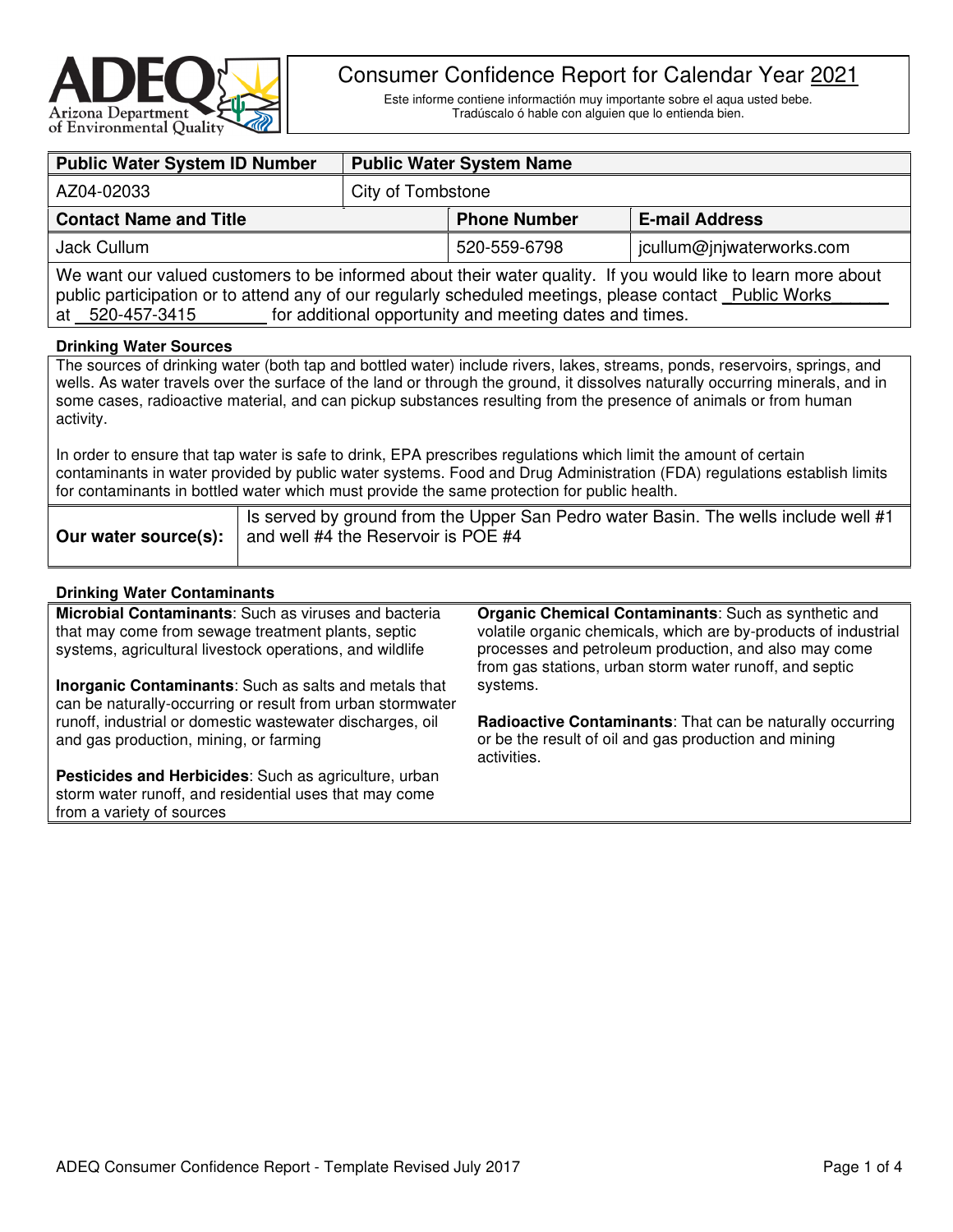# **Vulnerable Population**

Drinking water, including bottled water, may reasonably be expected to contain at least small amounts of some contaminants. The presence of contaminants does not necessarily indicate that water poses a health risk. Some people may be more vulnerable to contaminants in drinking water than the general population.

Immuno-compromised persons such as persons with cancer undergoing chemotherapy, persons who have undergone organ transplants, people with HIV-AIDS or other immune system disorders, some elderly, and infants can be particularly at risk from infections. These people should seek advice about drinking water from their health care providers. The water system had elevated levels of arsenic above the MCL in the  $3<sup>rd</sup>$  quarter of 2016 as well as the  $2<sup>nd</sup>$  and  $3<sup>rd</sup>$  quarters of 2017, however the treatment has been installed and arsenic levels are within acceptable range now.

For more information about contaminants and potential health effects, or to receive a copy of the U.S. Environmental Protection Agency (EPA) and the U.S. Centers for Disease Control (CDC) guidelines on appropriate means to lessen the risk of infection by Cryptosporidium and microbiological contaminants call the EPA Safe Drinking Water Hotline at 1-800-426-4791.

# **Source Water Assessment**

• : Based on the information currently available on the hydrogeologic settings and the adjacent land uses that are in the specified proximity of the drinking water source(s) of this public water system, the Arizona Department of Environmental Quality (ADEQ) has given a high-risk designation for the degree to which this public water system drinking water source(s) are protected. A designation of high risk indicates there may be additional source water protection measures which can be implemented on the local level. This does not imply that the source water is contaminated, nor does it mean that contamination is imminent. Rather, it simply states that land use activities or hydrogeologic conditions exist that make the source water susceptible to possible future contamination.

• : This PWS did not receive a SWAP because the PWS was either inactive at the time or the PWS did not exist.

Further source water assessment documentation can be obtained by contacting ADEQ.

#### **Definitions**

**Treatment Technique (TT)**: A required process intended to reduce the level of a contaminant in drinking water

**Level 1 Assessment**: A study of the water system to identify potential problems and determine (if possible) why total coliform bacteria was present

**Level 2 Assessment**: A very detailed study of the water system to identify potential problems and determine (if possible) why an E. coli MCL violation has occurred and/or why total coliform bacteria was present

**Action Level (AL)**: The concentration of a contaminant which, if exceeded, triggers treatment, or other requirements

**Maximum Contaminant Level (MCL)**: The highest level of a contaminant that is allowed in drinking water

**Maximum Contaminant Level Goal MCLG)**: The level of a contaminant in drinking water below which there is no known or expected risk to health

**Maximum Residual Disinfectant Level (MRDL)**: The level of disinfectant added for water treatment that may not be exceeded at the consumer's tap

**Maximum Residual Disinfectant Level Goal (MRDLG)**: The level of disinfectant added for treatment at which no known or anticipated adverse effect on health of persons would occur

**Minimum Reporting Limit (MRL)**: The smallest measured concentration of a substance that can be reliably measured by a given analytical method

**Millirems per year (MREM)**: A measure of radiation absorbed by the body

**Not Applicable (NA)**: Sampling was not completed by regulation or was not required

**Not Detected (ND or <):** Not detectable at reporting limit

**Nephelometric Turbidity Units (NTU)**: A measure of water clarity

**Million fibers per liter (MFL)** 

**Picocuries per liter (pCi/L)**: Measure of the radioactivity in water

**ppm**: Parts per million or Milligrams per liter (mg/L)

**ppb**: Parts per billion or Micrograms per liter ( $\mu$ g/L)

**ppt**: Parts per trillion or Nanograms per liter (ng/L)

**ppq**: Parts per quadrillion or Picograms per liter (pg/L)

ppm  $x$  1000 = ppb

ppb  $x 1000 = ppt$ 

ppt  $x 1000 = ppq$ 

#### **Lead Informational Statement:**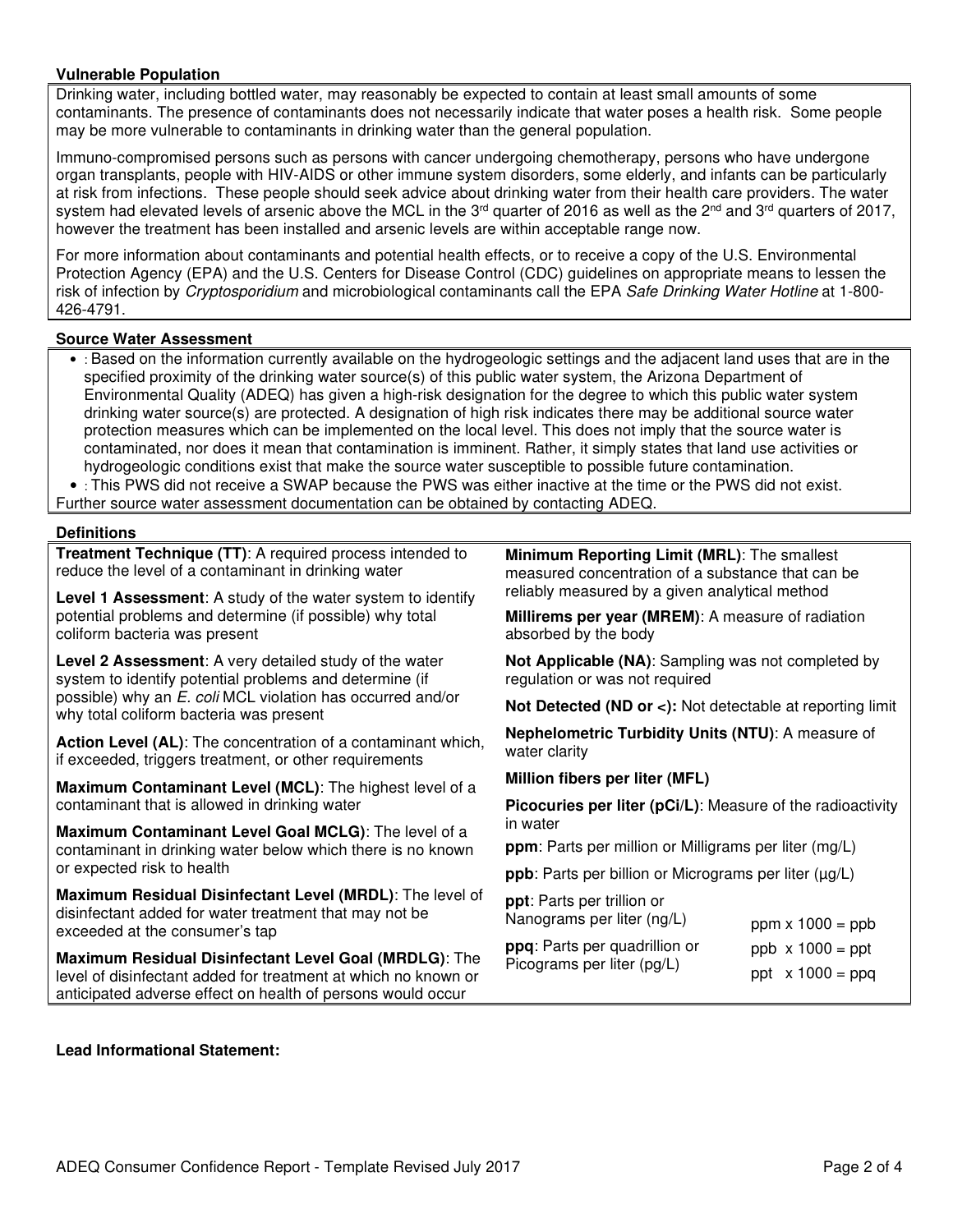Lead, in drinking water, is primarily from materials and components associated with service lines and home plumbing. If present, elevated levels of lead can cause serious health problems, especially for pregnant women and young children. **The City of Tombstone** is responsible for providing high quality drinking water but cannot control the variety of materials used in plumbing components. When your water has been sitting for several hours, you can minimize the potential for lead exposure by flushing your tap for 30 seconds to 2 minutes before using water for drinking or cooking. Information on lead in drinking water, testing methods, and steps you can take to minimize exposure is available from the Safe Drinking Water Hotline or at www.epa.gov/safewater/lead.

#### **Water Quality Data – Regulated Contaminants**

| Microbiological (RTCR)       | <b>Violation</b><br><b>Y</b> or N | Number of<br><b>Positive</b><br><b>Samples</b> | <b>Positive</b><br>Sample(s)<br><b>Month &amp; Year</b> | <b>MCL</b> | <b>MCLG</b> | <b>Likely Source of Contamination</b> |
|------------------------------|-----------------------------------|------------------------------------------------|---------------------------------------------------------|------------|-------------|---------------------------------------|
| Turbidity <sup>2</sup> (NTU) | N                                 | .407                                           | .259-.407                                               | ᅲ          | Daily       | Soil runoff                           |

**<sup>1</sup> Total organic carbon (TOC**) has no health effects. However, total organic carbon provides a medium for the formation of disinfection byproducts. These byproducts include trihalomethanes (THM) and halo acetic acids (HAA). Drinking water containing these byproducts in excess of the MCL may lead to adverse health effects, liver, or kidney problems, or nervous system effects, and may lead to an increased risk of getting cancer.

**<sup>2</sup>Turbidity** is a measure of the cloudiness of water and is an indication of the effectiveness of our filtration system. We monitor it because it is a good indicator of the quality of water. High turbidity can hinder the effectiveness of disinfectants. Turbidity has no health effects. However, turbidity can interfere with disinfection and provide a medium for microbial growth. Turbidity may indicate the presence of disease-causing organisms. These organisms include bacteria, viruses, and parasites that can cause symptoms such as nausea, cramps, diarrhea, and associated headaches.

| <b>Disinfectants</b>                                 | <b>MCL</b><br><b>Violation</b><br>Y or N | Running<br><b>Annual Average</b><br>(RAA)                                                        | Range of All<br><b>Samples</b><br>(Low-High)        | <b>MRDL</b>             | <b>MRDLG</b>   | Sample<br><b>Month</b><br>& Year        | <b>Likely Source of</b><br>Contamination                                                                                              |
|------------------------------------------------------|------------------------------------------|--------------------------------------------------------------------------------------------------|-----------------------------------------------------|-------------------------|----------------|-----------------------------------------|---------------------------------------------------------------------------------------------------------------------------------------|
| Chlorine/Chloramine (ppm)                            | N                                        | 1.07                                                                                             | $.10 - 1.07$                                        | $\overline{\mathbf{4}}$ | $\Omega$       | 12/21                                   | Water additive used to control<br>microbes                                                                                            |
| Lead & Copper                                        | <b>MCL</b><br><b>Violation</b><br>Y or N | 90 <sup>th</sup> Percentile                                                                      | Number of<br><b>Samples</b><br><b>Exceeds AL</b>    | <b>AL</b>               | <b>ALG</b>     | <b>Sample</b><br><b>Month</b><br>& Year | <b>Likely Source of</b><br>Contamination                                                                                              |
| Copper (ppm)                                         | N                                        | 0.083 ppm                                                                                        | 0                                                   | 1.3                     | 1.3            | 07/2021                                 | Corrosion of household<br>plumbing systems; erosion of<br>natural deposits                                                            |
| Lead (ppb)                                           | N                                        | < 0.0050                                                                                         | $\Omega$                                            | 15                      | $\Omega$       | 07/2021                                 | Corrosion of household<br>plumbing systems; erosion of<br>natural deposits                                                            |
| <b>Radionuclides</b>                                 | <b>MCL</b><br><b>Violation</b><br>Y or N | <b>Running</b><br><b>Annual Average</b><br>$(RAA)$ OR<br><b>Highest Level</b><br><b>Detected</b> | <b>Range of All</b><br><b>Samples</b><br>(Low-High) | <b>MCL</b>              | <b>MCLG</b>    | <b>Sample</b><br><b>Month</b><br>& Year | <b>Likely Source of</b><br>Contamination                                                                                              |
| Beta/Photon Emitters (mrem/yr.)                      | N                                        | <b>ND</b>                                                                                        | <b>ND</b>                                           | 4                       | $\mathbf 0$    | 08/2016                                 | Decay of natural and man-<br>made deposits                                                                                            |
| Alpha Emitters (pCi/L)<br>(This is Gross Alpha 4000) | N                                        | <b>ND</b>                                                                                        | <b>ND</b>                                           | 15                      | $\Omega$       | 08/2016                                 | Erosion of natural deposits                                                                                                           |
| Combined Radium-226 & -228 (pCi/L)                   | N                                        | $1.4$ pCi/L                                                                                      | ND-1.4 pCi/L                                        | 5                       | $\Omega$       | 08/2016                                 | Erosion of natural deposits                                                                                                           |
| Uranium (ug/L)                                       |                                          |                                                                                                  |                                                     | 30                      | $\Omega$       |                                         | Erosion of natural deposits                                                                                                           |
| <b>Inorganic Chemicals</b><br>(IOC)                  | <b>MCL</b><br><b>Violation</b><br>Y or N | Running<br><b>Annual Average</b><br>(RAA) OR<br><b>Highest Level</b><br><b>Detected</b>          | <b>Range of All</b><br><b>Samples</b><br>(Low-High) | <b>MCL</b>              | <b>MCLG</b>    | <b>Sample</b><br><b>Month</b><br>& Year | <b>Likely Source of</b><br>Contamination                                                                                              |
| Arsenic <sup>1</sup> (ppb)                           | N                                        | $7.3$ ppb                                                                                        | $1.6 - 7.3$ ppb                                     | 10                      | $\Omega$       | 10/2021                                 | Erosion of natural deposits,<br>runoff from orchards, runoff<br>from glass and electronics<br>production wastes                       |
| Barium (ppm)                                         | N                                        | .240 $p$                                                                                         | .220-.240 ppb                                       | 2                       | $\overline{2}$ | 11/2019                                 | Discharge of drilling wastes;<br>discharge from metal<br>refineries; Erosion of natural<br>deposits                                   |
| Fluoride (ppm)                                       | N                                        | $0.3$ ppb                                                                                        | $0.29 - 0.3$ ppm                                    | 4                       | $\overline{4}$ | 11/2019                                 | Erosion of natural deposits;<br>water additive which<br>promotes strong teeth;<br>discharge from fertilizer and<br>aluminum factories |
| Nitrate <sup>2</sup> (ppm)                           | N                                        | $2.52$ ppb                                                                                       | 0.74-2.52 ppm                                       | 10                      | 10             | 10/2021                                 | Runoff from fertilizer use:<br>leaching from septic tanks,<br>sewage; erosion of natural<br>deposits                                  |
| Sodium (ppm)                                         | N                                        | 13 ppm                                                                                           | 13 ppm                                              | N/A                     | N/A            | 08/2021                                 | Erosion of natural deposits                                                                                                           |

# **Violation Summary (for MCL, MRDL, AL, TT, or Monitoring & Reporting Requirement)**

ADEQ Consumer Confidence Report - Template Revised July 2017 **Page 3 of 4** Page 3 of 4